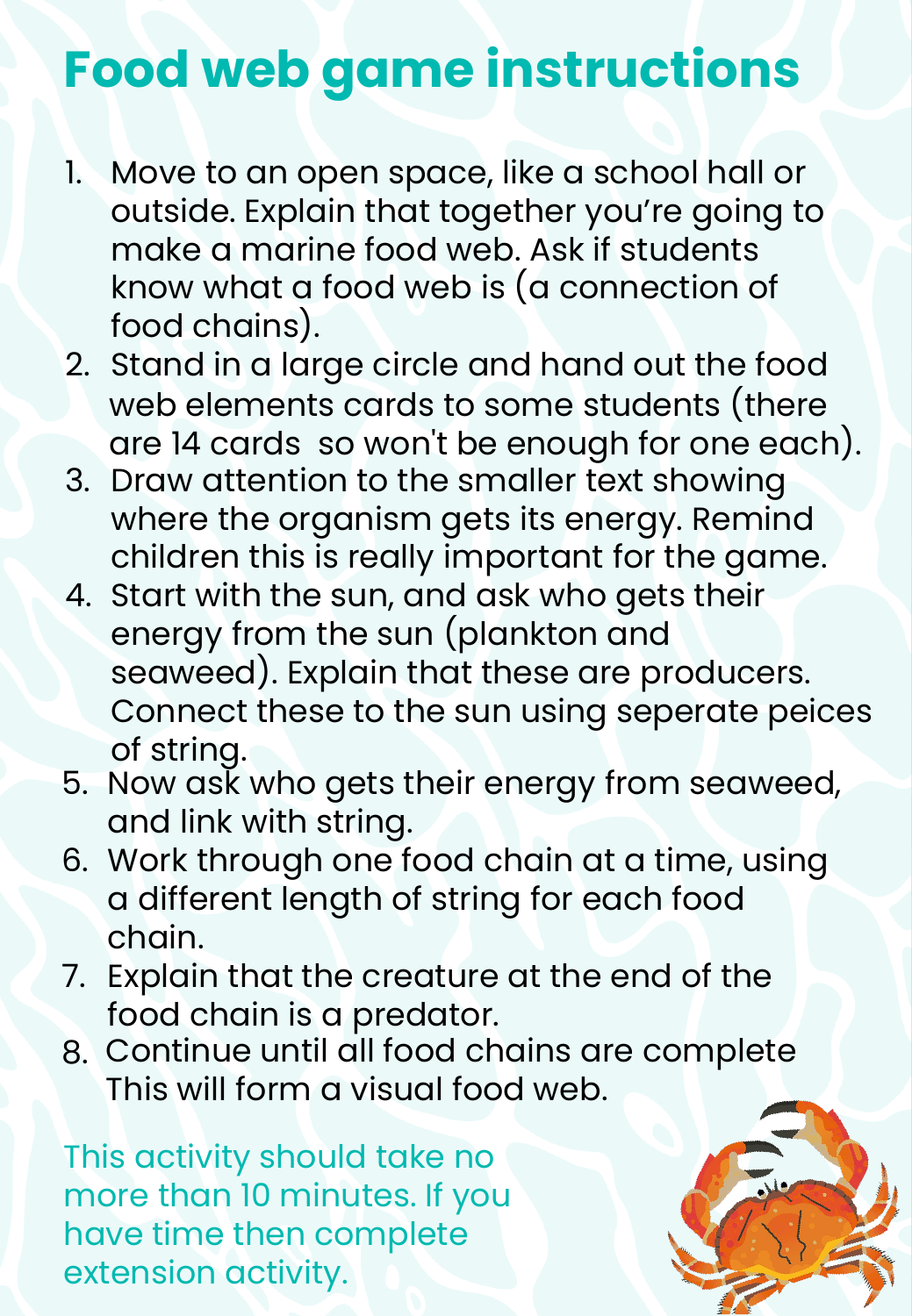## **Food web game instructions**

### **EXTENSION**

- 1. Ask students what they think might happen to **Consumer/Predator** disappeared, for example, if mussels were holding shellfish lets go of string). the food web if one of the animals overfished. Then remove mussels (person
- $\sum_{i=1}^{n}$ animals feeding on mussels would have less  $f(x) = \frac{1}{2} \int_0^x \frac{1}{2} \cos \theta \cos \theta \sin \theta \cos \theta$ food, possibly impacting their numbers. Those students holding cards that eat mussels  $\frac{1}{2}$ should then be removed by letting go of 2. Children should identify the impact of this loss, i.e. the string.
- **Activity 2 (Part 1): 15 minutes – Making a food**  3. Observe how this has impacted the web. **web** Discuss how creatures that mussels feed on may increase in number because of lack of prey.
- food web. Ask if students know what a food web is 4. Explain that each element within a food web Hand out the *food web elements* cards to some can affect the others.

game. Start with the sun, and ask who gets their

seaweed). Connect these to the sun using string.

Now ask who gets their energy from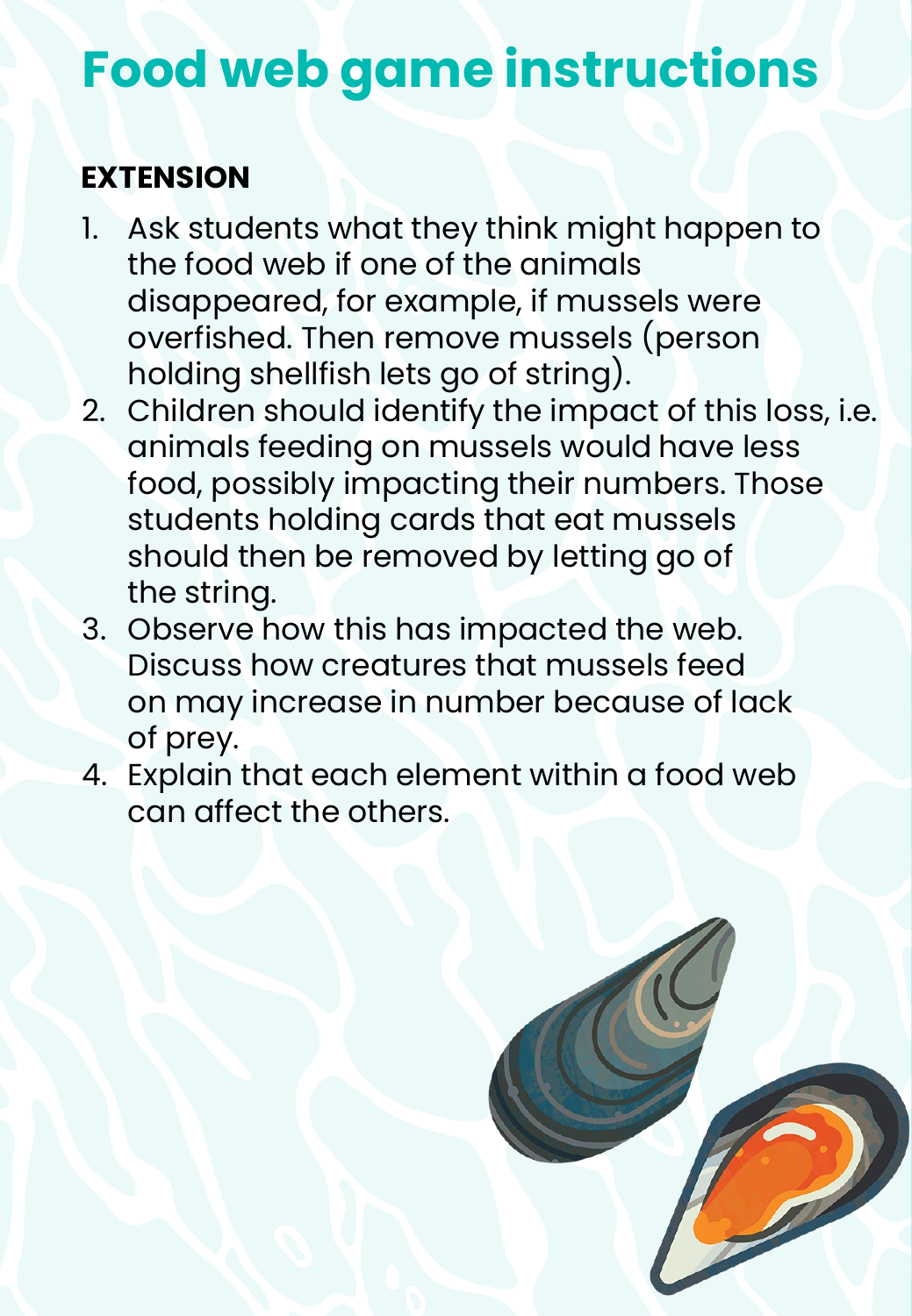#### **Human**

Eats whelk, edible crab, mussels, flatfish and seaweed



**Orca** Eats otter



**Seal** Eats flatfish



**Flatfish** Eats mussels



**Mussels**  Eats plankton



**Hermit crab** Eats seaweed



**Otter** Eats urchin

**Whelk**

Eats hermit crab and mussels



**Urchin** Eats seaweed



**Edible crab**

Eats worm, mussels and seaweed



#### **Worm**

Eats whelk, edible crab, flatfish and seaweed



**Plankton** Gets energy from the sun



**Basking shark** Eats plankton



**Seaweed** Gets energy from the sun

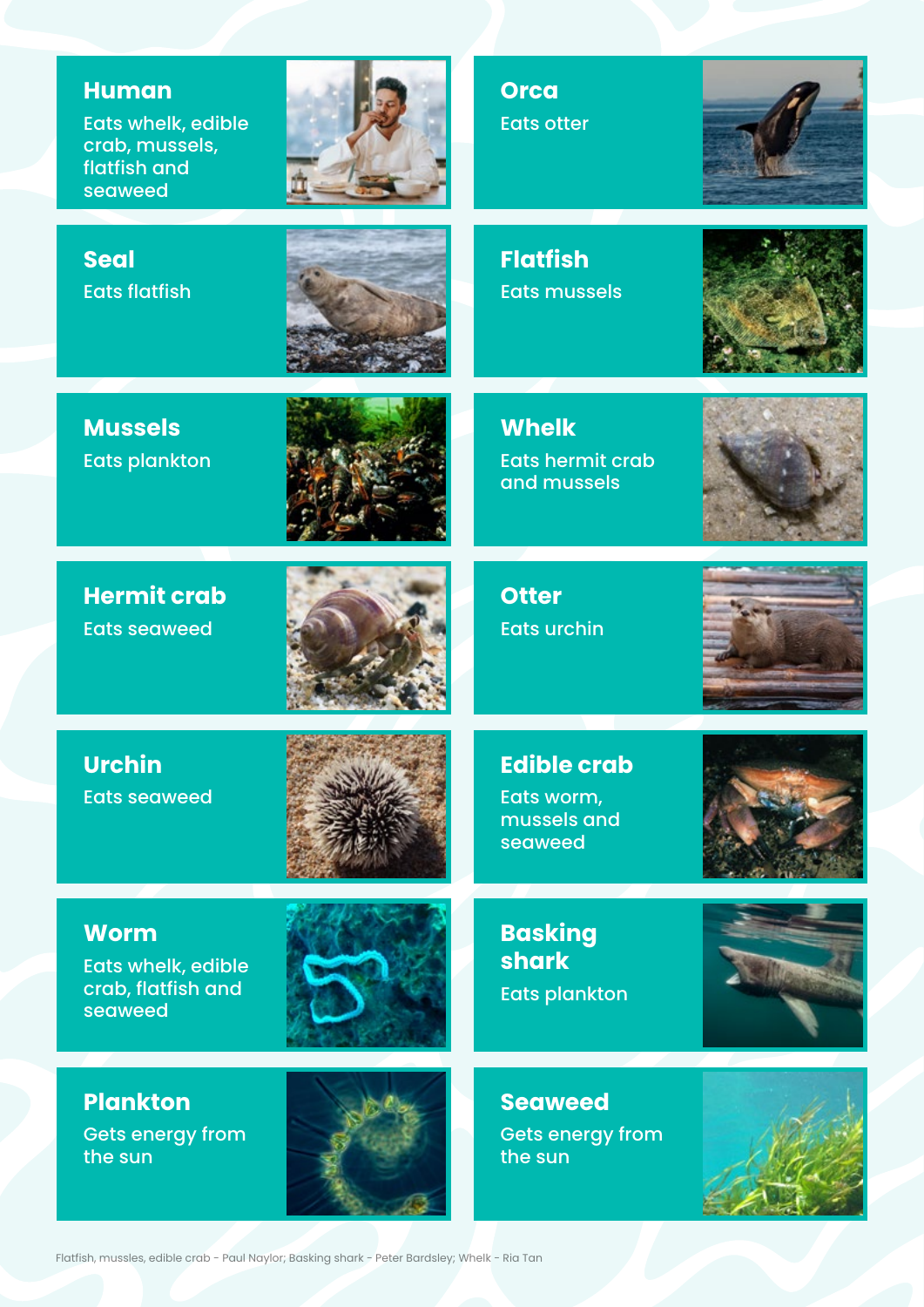## **Food web worksheet**